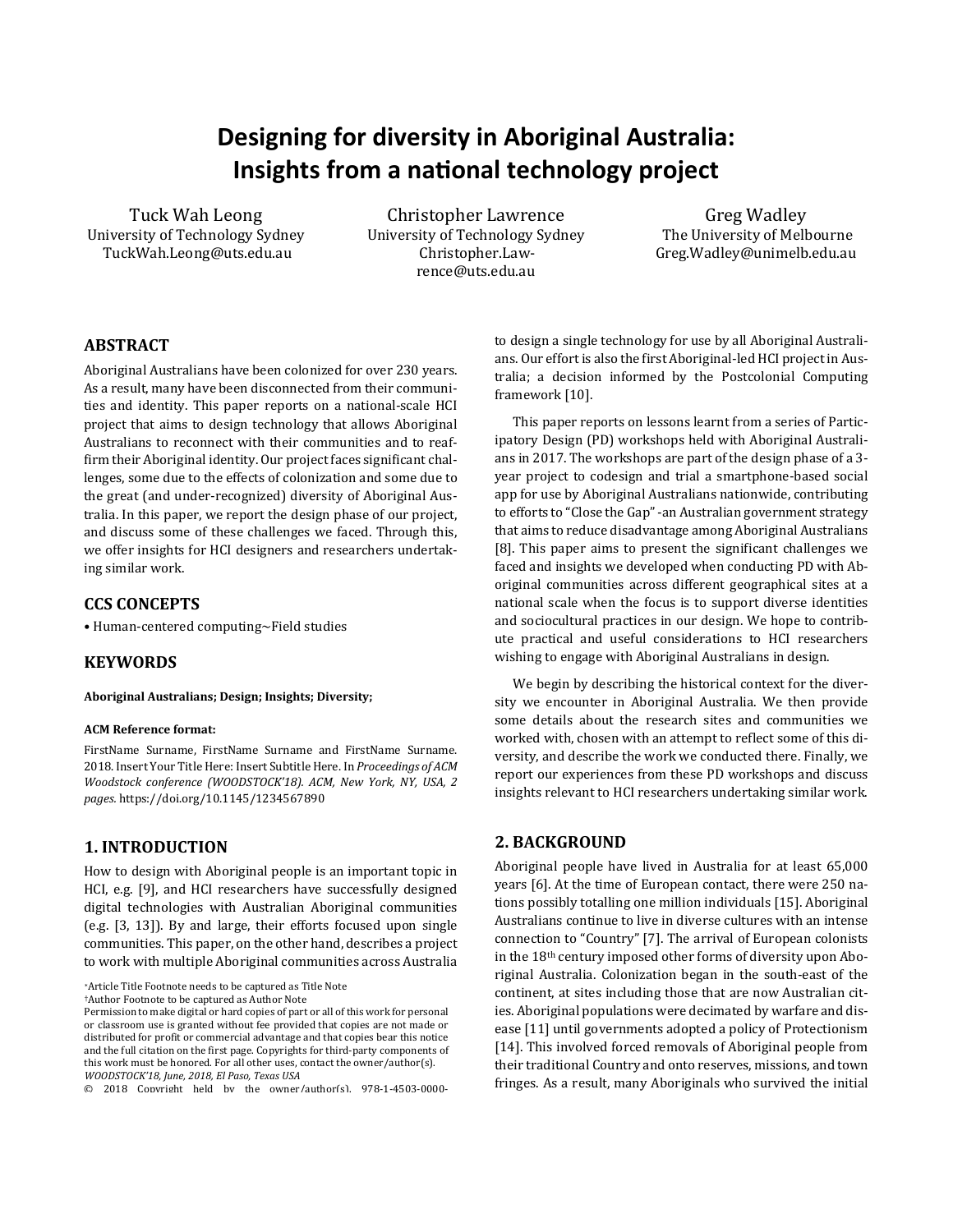#### OzCHI'19, December, 2019, Perth, WA Australia T.W. Leong, C. Lawrence and G. Wadley

wave of colonization were now disconnected from their Country, community and culture [14].

Today, Aboriginal people live in urban, rural and remote areas across the Australian continent. In addition to pre-existing cultural diversity, colonization has led to further diversity that tends to manifest geographically. One dimension relates to the distance from sites of original colonial impact: Aboriginals who live further from the urban and farm areas of south-east Australia are more likely to be engaged in traditional sociocultural practices. A second dimension relates to disconnection imposed under Protectionism: at any location in Australia there are likely to be Aboriginals whose parents or grandparents were brought to that location against their will. In remote Australia, many Aboriginal people still practice traditional ceremonies. Elsewhere, many are now re-identifying and re-learning their traditional languages. Aboriginal people are enthusiastic adopters of digital technologies including smartphones and social media [12].

## **3. #ThisMyMob: national scale research project**

#ThisMyMob is a three-year Aboriginal-led national-scale research project to understand how co-designing a bespoke technology with Aboriginal communities for Aboriginal users might contribute towards reconnecting Aboriginal communities. In particular, it seeks to understand how the use of smartphones and social media can be used in culturally appropriate and sensitive ways to reconnect Aboriginal Australians to community and Country.

Identifying research sites/communities that could provide a sample of the rich and complex diversity of Aboriginal Australia was a significant initial challenge. Our aim was to secure four research sites sampling Aboriginal communities in urban, regional and remote Australia. We had to carefully identify, reach out to, and liaise with Aboriginal leaders from different mobs around Australia. (Mob is an Aboriginal English term that can mean family or language group). The sites we ended up working at were Lombadina, Wurrumiyanga, Portland, and Sydney.

## **3.1 The research sites and the PD workshops**

*Lombadina* (site 1 in Figure 1) is a small Aboriginal community of about 60 people near Cape Leveque at the tip of the Dampier Peninsula in Western Australia. The community is 3 hours' drive from the town of Broome and 2,000 km from Perth. The community, part of the Bard language group, live at a former church mission and operate tourism and construction businesses. Our connection to this site is via a respected leader and an old friend of the Aboriginal lead researcher. Our contact liaised with local people and helped us organize a two-hour workshop in the community hall. Due to the remoteness of the location, we stayed overnight in Lombadina. In addition to the

workshop, we toured the local area, learning about how different clans engage in a range of economic activities around the peninsula.

*Wurrumiyanga* (site 2), population about 1,500 is the principal town on the Tiwi Islands, 80 km north of Darwin. This town is also built on the site of a defunct church mission. Religion (Catholicism) is very important to this community. Due to remoteness, Tiwi culture has always developed somewhat separately from mainland Aboriginal Australia. Our two-hour workshop was held at the local Catholic school in Wurrumiyanga (figure 2). The non-Aboriginal principal helped us recruit ten local participants, some of whom were part of an Aboriginal teaching leadership team at the school. We approached this community via two local Aboriginal people living in Darwin who are connected to the Aboriginal researcher. After the workshop, we toured the town of Wurrumiyanga, and spent time at Tiwi Design which is the focus of the island's important art industry.





Figure 1: Map of Australia with our research sites numbered

Figure 2: Workshop at Wurrumiyanga

*Portland* (site 3) is a small, coastal town (population 10,000) in western Victoria, with an economy based on woodchipping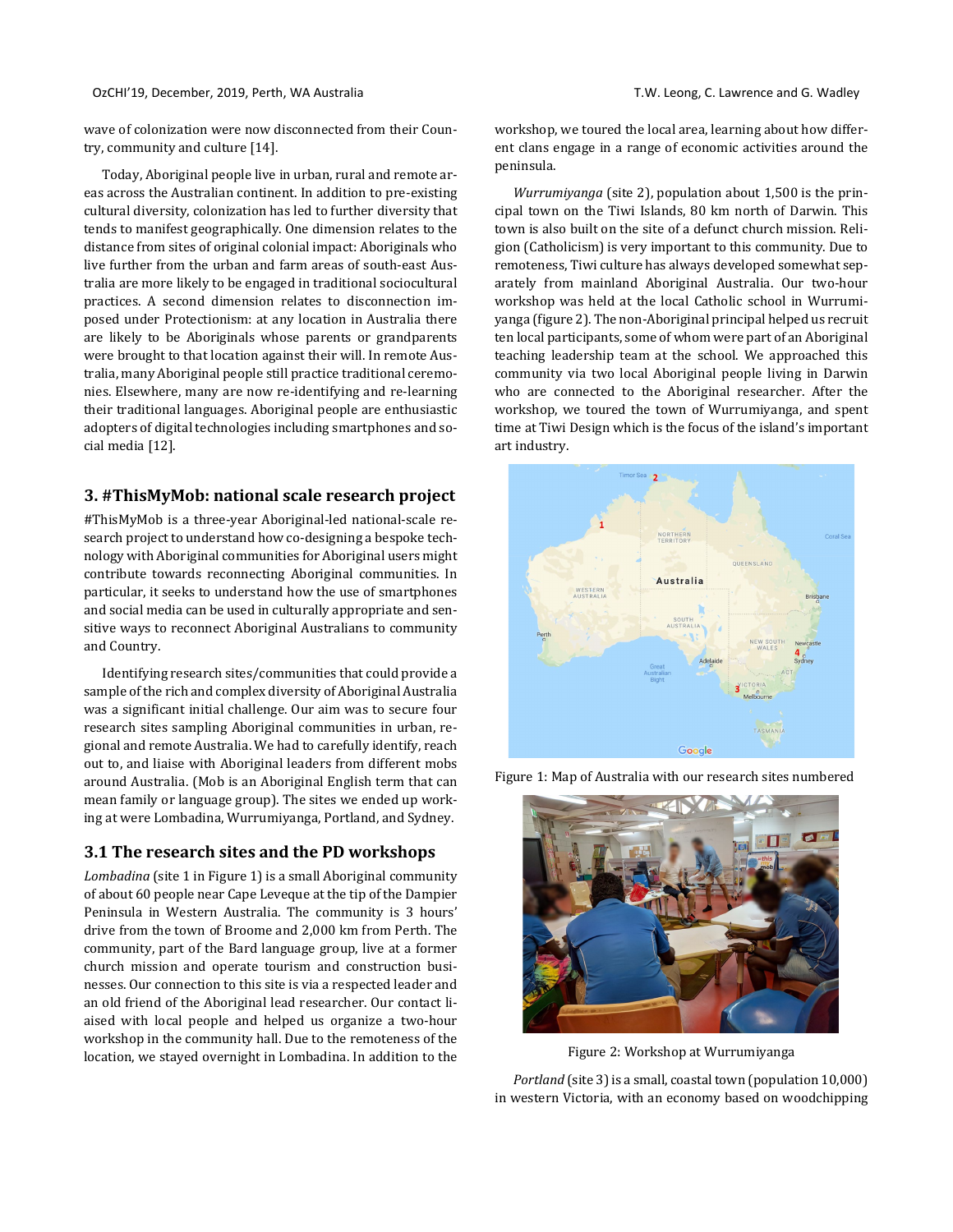and aluminium smelting. It is the site of the first European settlement in Victoria and was a site of significant conflict. Around 30 km from Portland are the important spiritual and archaeological sites of Budj Bim and Lake Condah, which are managed by Gunditjmara people based in Portland and Heywood. Our Portland contact was a prominent local Aboriginal leader who helped us to recruit participants for the workshop, held in a local community hall. After the workshop, one of the participants took us on a guided tour of the local area, speaking to the us about the important spiritual sites. This participant and colleagues have been engaged in documenting the site as part of a successful submission to UNESCO for world heritage listing [1]. This highlighted for the researchers, the group's connection to country.

*Sydney* (site 4) is Australia's largest city and the site of the first European settlement in Australia. It is the traditional land of the Eora people and remains an important site for all Aboriginal Australians. This site was chosen for traditional cultural reasons, and because Sydney is a historic centre of political protest, as well as a centre of education, arts, government and economic activity. Our contacts in Sydney were senior arts administrators working on Aboriginal programs at the Sydney Opera House, and the workshop was held at the Opera House, which is built on an important Eora site where traditional practices occurred.

We had asked each of our local contacts to help us recruit at least ten participants. However, we only discovered when we arrived at three of the four sites, that a number of participants did not take part on the day of the workshop. In Lombadina, only five participants (varying in age, gender and status) attended, while only three participants (two females) took part in the Portland workshop. In both those sites, the absences were mostly due to Sorry Business (funerals). Six participants attended the Sydney workshop. Our Sydney contacts told us that a number of people had last minute urgent matters that required their attention. The workshop at Wurrumiyanga was the only one with ten participants. This may be due to the fact that the workshop took place where the participants worked.

Most workshops began with a Welcome to Country from a community elder. After introducing our project and the reasons we were there, we explored our participants' digital lives. We asked them what they found useful (or not), what opportunities and challenges digital technologies presented. As the information grew we began surfacing design ideas together around a smartphone app; soliciting opinions about design features and inviting participants to help us imagine how this app might look. The workshops generated enthusiastic discussions and rich data about a 'safe social platform' for Indigenous Australians and what this might look like. Participants offered suggestions about how software could support Aboriginal identity, incorporate Aboriginal cultures and translate knowledge and languages that can be shared and used among diverse Aboriginal end-users.

#### **4. CHALLENGES FOR DESIGN**

Our findings during these workshops emphasize the complexities involved when trying to establish and conduct PD workshops with multiple Aboriginal communities across Australia.

#### **4.1 Responding to diversity at a national scale**

Our broader society and our research community value diversity. But in our project, diversity also created wicked challenges. Participants at different sites expressed significantly different design needs stemming from their local sociocultural practices. For example, participants at Lombadina and Wurrumiyanga practise more traditional culture, and asked for the software to reflect local kinship moieties and avoidance relationships. In comparison, Portland and Sydney participants felt it would be more useful for the app to help people connect to their mob and traditional culture. The latter groups asked for technologies that can capture Aboriginal genealogy and allow users to trace and reconnect with their Aboriginal identity. While participants at Lombadina were keen for the app to include Men's Business and Women's Business discussion forums, reflecting traditional Aboriginal law, this feature was problematic for the Wurrumiyanga participants who reminded us of the existence of a third gender category, 'Sistagirls' (trans women) who feature prominently in Tiwi society. Should Sistagirls be able to access the Men's Business feature, or Women's Business, both forums, or should they have their own forum?

There were also different emphases on religion. Wurrumiyanga, based at the site of a former Catholic mission, is strongly influenced by Christianity, and participants there wanted the app to reflect and celebrate their Catholic status. On the other hand, Portland and Sydney participants were not interested in this feature. Understandably, there was diversity in languages spoken. In Sydney and Portland, participants spoke primarily English. In Wurrumiyanga and Lombadina, English is not the main language spoken. Since most prospective users speak at least some English, it can be used in the interface at the prototype stage. But the choice of language for user-to-user communication has implications for intra- and inter-community connection and for long-term management and use of the technology we design. A national-scale app needs to support local Aboriginal languages, whilst at the same time be able to connect distant communities.

These experiences serve to remind HCI researchers/designers wishing to engage with Aboriginal Australians to be mindful of vastly diverse beliefs and sociocultural practices. This does raise questions for design: If we are committed to designing technologies that are culturally appropriate for Aboriginal Australians; technologies that are supportive of their local sociocultural practices, then how can we design to meet the diverse and at times opposing needs of different mobs? Is it sufficient to simply allow users to filter or hide certain features? Does this serve to divide communities instead of achieving the aim of reconnection?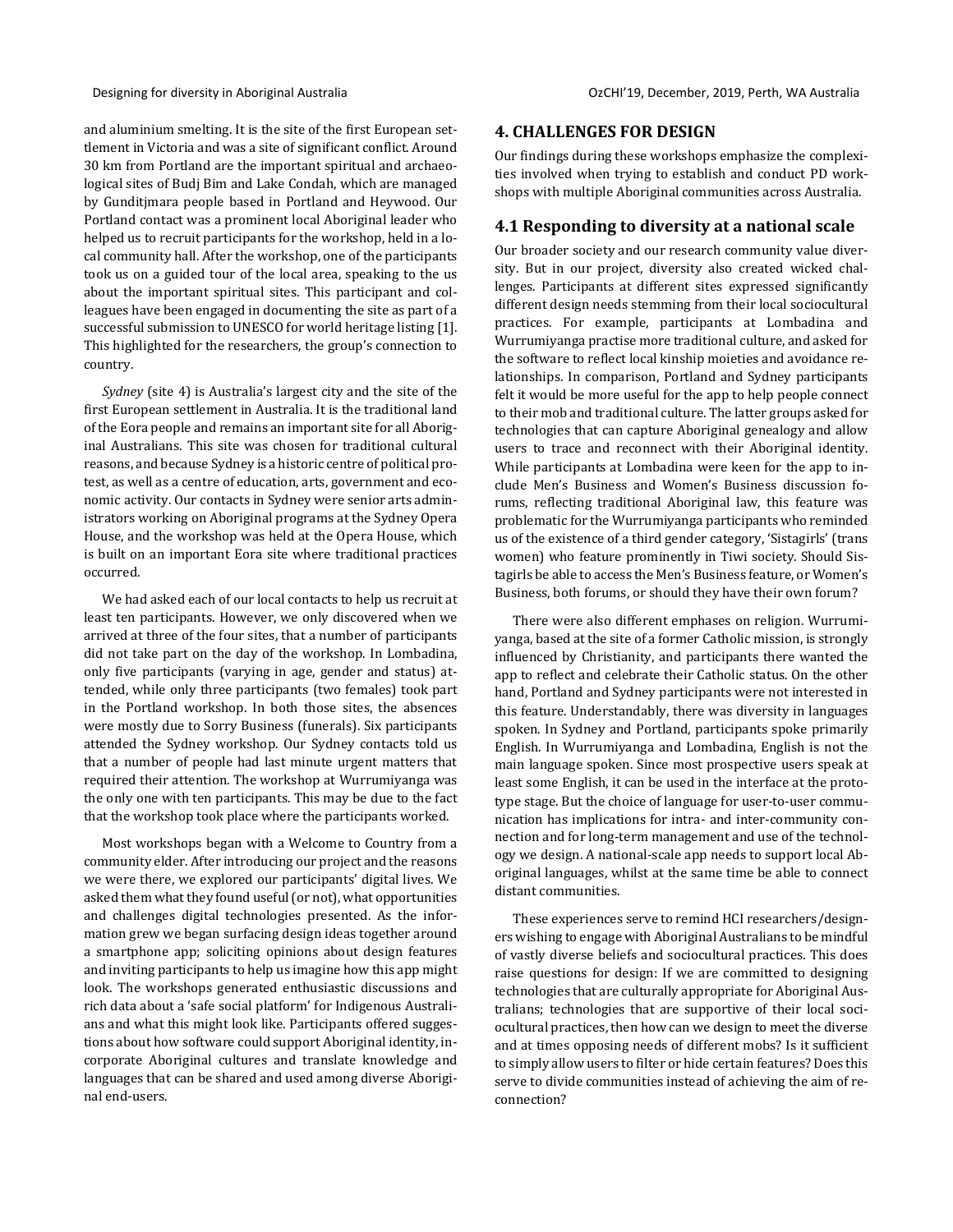#### **4.2 Trust**

Another challenge pertains to establishing trust between the researchers and diverse groups of participants. We found two aspects of diversity impact trust. The first relates to historical conflicts between Aboriginals and settlers. In our project, the Aboriginal researcher was instrumental in establishing trust between the research team to negotiate permission to engage in research with each community. This is because Aboriginal Australia is made up of many nations with different languages and cultural structures. Our four research sites represent four different nations. The success of our project and our design depends on building trust with and between these nations.

Research fatigue (due to being asked too frequently to take part in research) [5] can create mistrust and wariness of researcher intentions. Aboriginal people may be reluctant to give away knowledge, as knowledge in the past has been used against Aboriginal people, e.g. to dispossess them of their land. Aboriginals may be reluctant to take part in research if they cannot see a clear benefit for them. As argued by [3, 4], reciprocity is required when HCI researchers work with Aboriginal communities: "What is important is that engagement is mutually beneficial and discussed".

Finally, despite having local contacts, we faced challenges in building deeper trust and establishing richer engagement with individual participants and the communities before we visited. This was due to the distances of these communities from us, the researchers. As other researchers have pointed out [e.g. 2, 4], we must find ways and opportunities to spend more time at each site to build the kind of trust that this kind of culturallysensitive design research required.

#### **4.3 Aboriginal-led research**

We believe that the challenges we faced would have been even more serious had the team not been led by an Aboriginal researcher. This researcher was able to guide the project, to establish credibility, to pave the way to building trust with local participants and stakeholders. At the same time, this approach to research team structure helps build research capacity in Australia. In fact, our project is unique in Australian HCI in being led by an Aboriginal researcher. We believe this is an important development for the HCI discipline, and will be an important factor for the success of our project.

The Aboriginal leader of our research team inaugurated the project, developed the key research question, and is driving the project vision and agenda. He has also taken on a role similar to that of cultural guide. The non-Aboriginal members of the team frequently look to this member for cultural interpretation and advice, for help in understanding cultural and communication nuances, and translation during analysis of findings ([2] p. 151). He also used his networks to identify connections with participating communities.

## **4.4 Connections and contacts**

Given the distances between these communities, a significant amount of effort needed to take place long before the fieldwork begins, to identify key community members as local contacts. Much HCI research methodology encourages non-personal connections between researchers and participants. This is to ensure impartiality and an ethical approach to recruitment, data gathering and analysis. (An exception is ethnographic research which recognizes the important of gatekeepers.) However, as pointed out by [2, 4], in Aboriginal communities personal connections are highly valued. In our experience, personal connections between researchers and participants have been essential to our ability to conduct work in these communities.

We found it essential to have a local contact in each participating community; someone respected in the community and can broker and champion the project and arrange for permission for us to be on Country. The local contact also needs to be well-connected to the mobs in the surrounding region, because Aboriginal communities are distributed. Our local contacts were all Aboriginal, well-respected and well-connected in their communities. All of them are connected to the Aboriginal researcher in our team.

#### **4.5 Working with Aboriginal participants**

Arranging for a large subset of a community to attend a technology design workshop is a challenge for a range of reasons. Nevertheless, our local contacts emphasized the need to consider Aboriginal yearly and weekly calendars when scheduling research, as this will also impact the availability of participants. Research should not be scheduled during the wet season in tropical Australia as movement is difficult. Weekends must be avoided in remote communities, where many potential participants go away to hunt. "Ceremonial Business" can draw participants away for extended periods. "Sorry Business" can tie up entire communities for several days; but this is unpredictable and obviously, cannot be planned for. Researchers need to anticipate that some scheduled workshops may need to be cancelled entirely.

Colonization has disconnected some Aboriginal people from country and community. Cultural and identity disconnection can impact emotional wellbeing and make people more vulnerable to adverse life events. This can greatly impact individuals' participation in sustained and ongoing engagements with research.

# **5. CONCLUSION**

Some of the experiences we present in this paper are 'unique' because most research with Aboriginal Australians focuses its efforts on a single community. The project's remit to engage with different and diverse Aboriginal Australians in a national